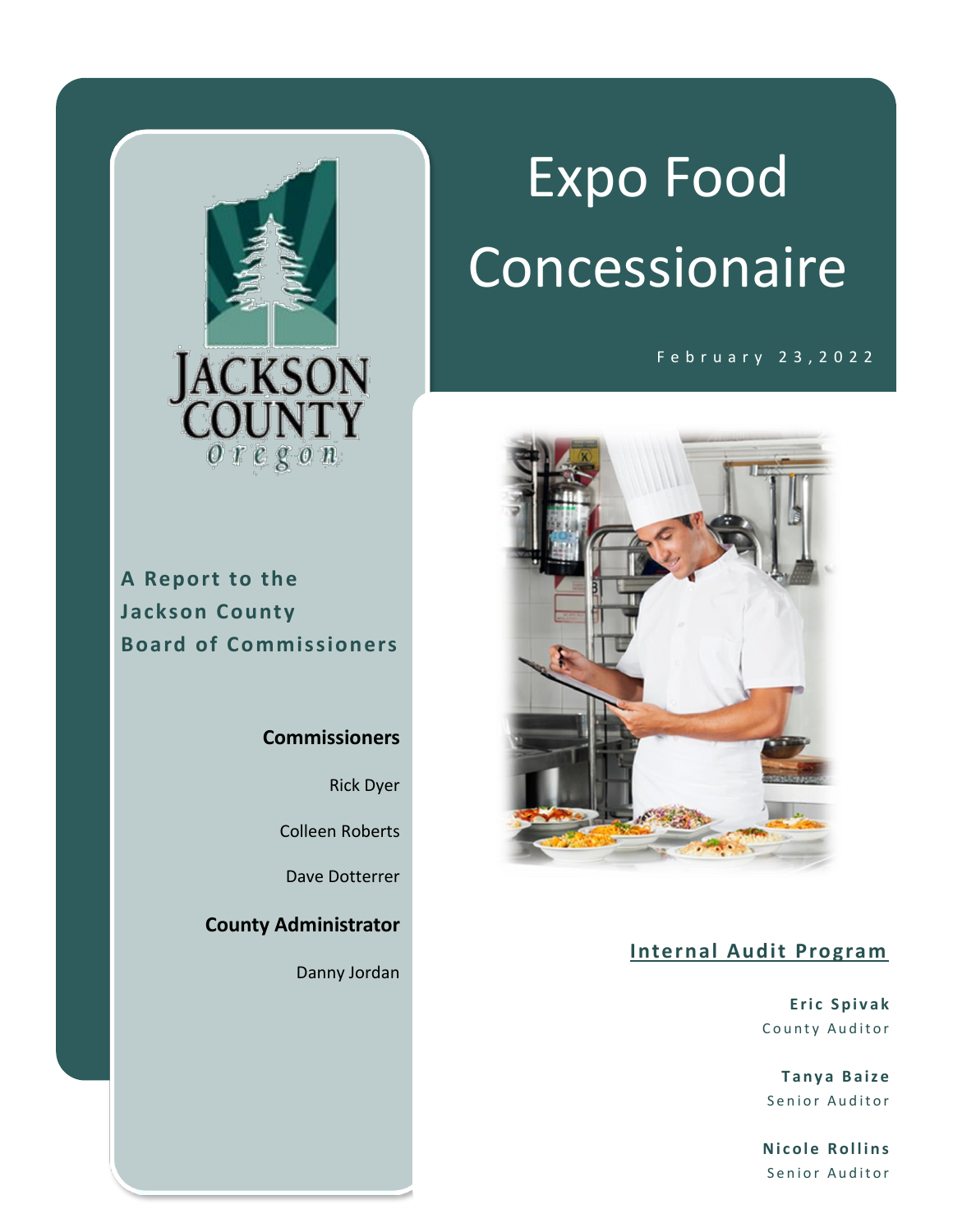



#### **Internal Audit**

**Eric Spivak** *County Auditor*

10 S. Oakdale, Room 214 Medford, OR 97501 Phone: (541) 774-6021 Fax: (541) 774-6705 SpivakER@jacksoncounty.org

**To: Board of Commissioners**

**Re: Audit of Expo Food Concessionaire Agreement**

**Date: February 23, 2022**

The enclosed report presents the results of an audit over the Expo's Food Concession arrangement for events other than the County Fair.

Please feel free to contact me at your convenience if you have any questions or would like additional information not contained in the report.

C: Audit Committee Moss Adams, LLP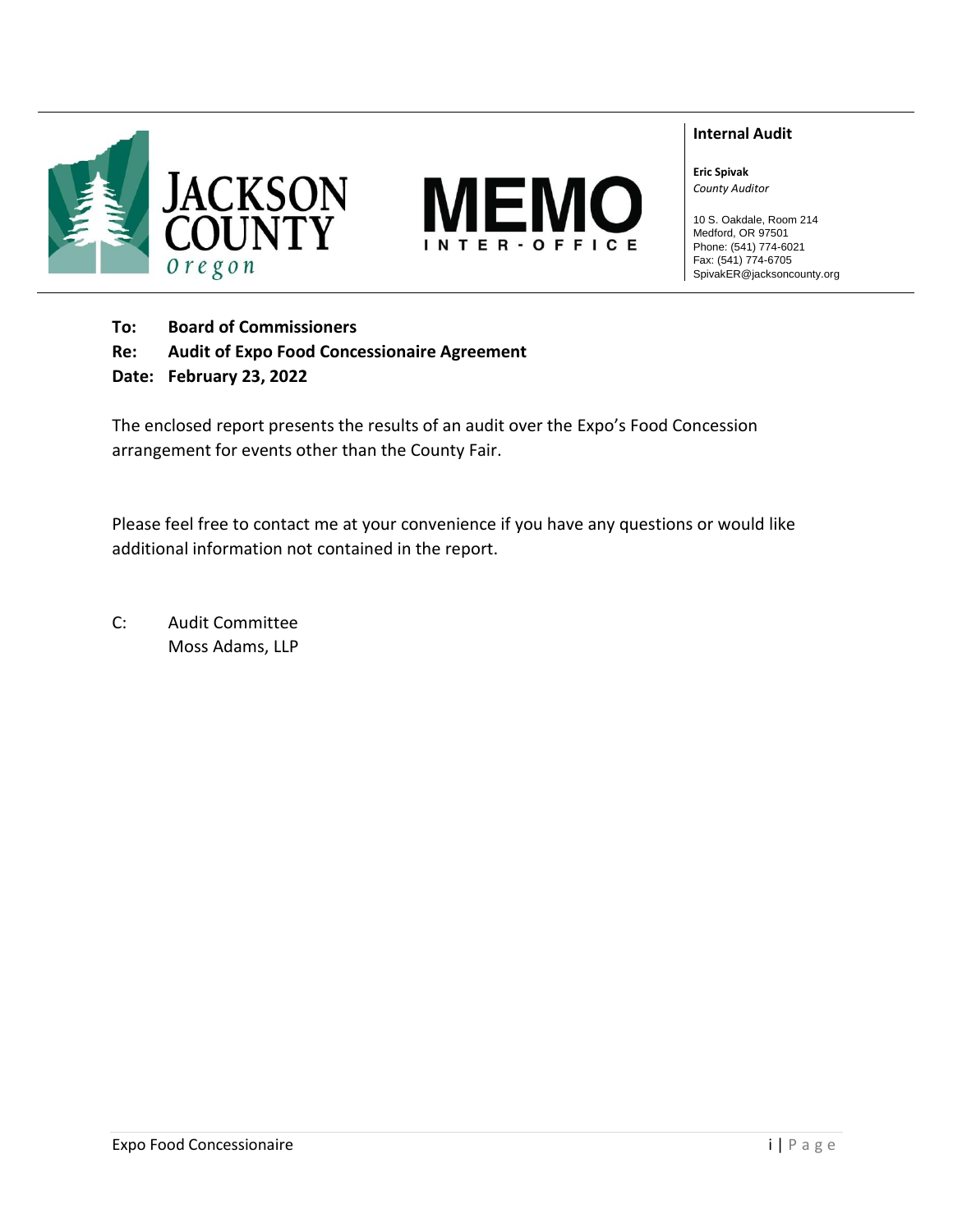

### **IN A NUTSHELL**

#### **Audit Objectives**

The objectives of the audit were to evaluate whether:

- 1. The Expo's gross revenue percentage for its food vendor is similar to that of other expo and event centers operating in Oregon.
- 2. The contractual arrangement between the Expo and its food vendor is consistent with best practices or that of similar expo and event centers operating in Oregon.
- 3. The food concessionaire's financial performance has been reasonable.

#### **What We Found**

- 1. The Expo receives a percentage of the food concessionaire's gross revenue that is within the range of what other Oregon expo centers receive.
- 2. There are various models by which similar expo and event centers procure the services of food vendors for events other than county fairs.
- 3. Neither an appropriate benchmark nor the data (event attendance records) needed to evaluate performance were available.

#### **What We Recommend**

The Expo should evaluate various food vendor procurement models and determine which one best meets the need of the Expo and its clientele.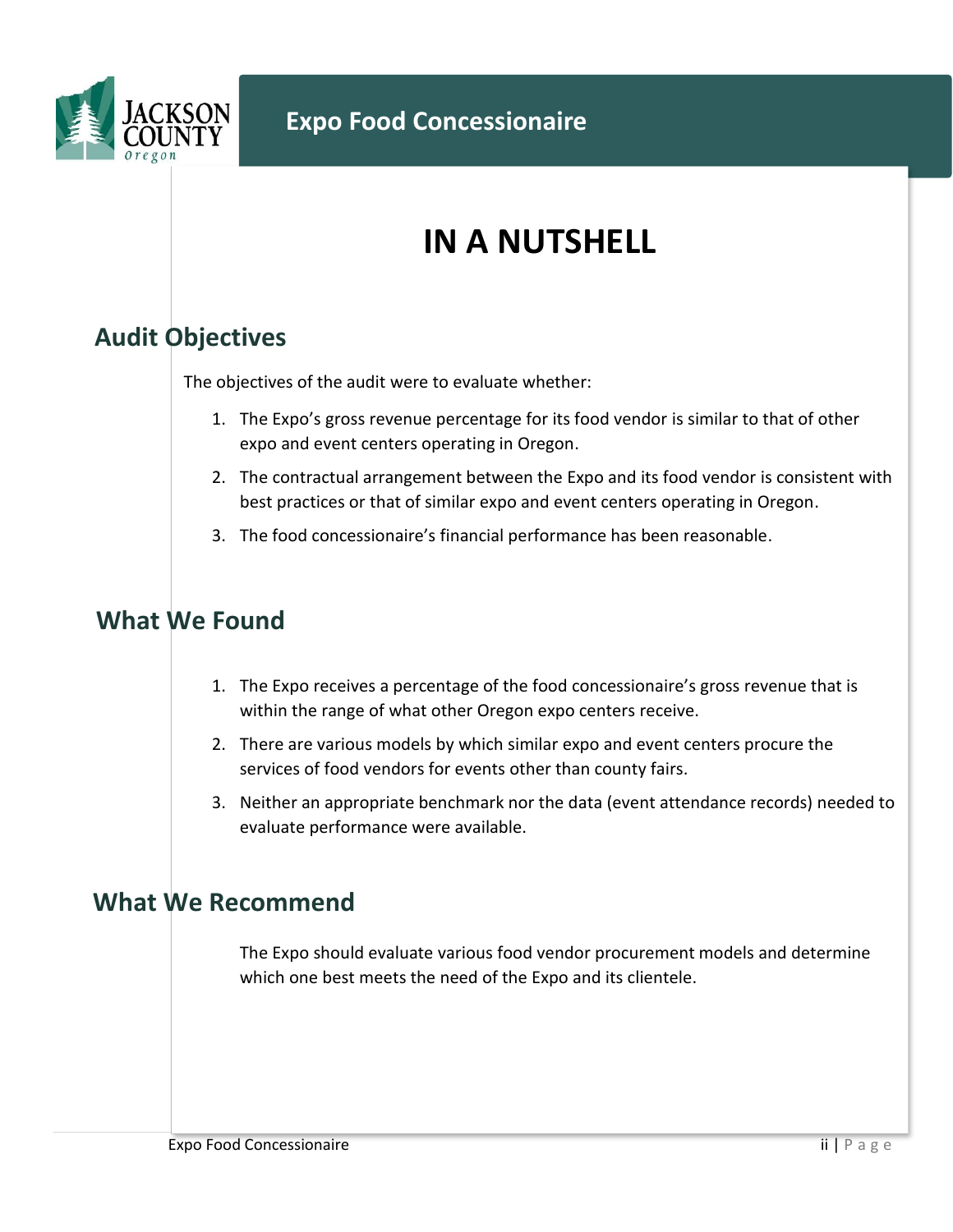## **Introduction and Background**

| We conducted our audit in accordance with Codified Ordinance 218<br>pertaining to the County Auditor. This audit was included in our fiscal                                                                                                                                                                                                                                                                                                                                                                                                                                                                                                                             |  |
|-------------------------------------------------------------------------------------------------------------------------------------------------------------------------------------------------------------------------------------------------------------------------------------------------------------------------------------------------------------------------------------------------------------------------------------------------------------------------------------------------------------------------------------------------------------------------------------------------------------------------------------------------------------------------|--|
| We conducted this performance audit in accordance with generally<br>accepted government auditing standards. These standards require that<br>we plan and perform the audit to obtain sufficient, appropriate evidence<br>to provide a reasonable basis for our findings and conclusions based on<br>our audit objectives. We believe that the evidence obtained provides a<br>reasonable basis for our findings and conclusions based on our audit<br>objectives. Additionally, the standards address the importance that<br>auditors be independent of management. The Internal Audit program<br>operates in compliance with the generally accepted government auditing |  |
| We did not withhold information that would be considered sensitive or<br>confidential.                                                                                                                                                                                                                                                                                                                                                                                                                                                                                                                                                                                  |  |
| The Expo receives a percentage of gross revenue from food sales that is<br>within the range of the percentages collected by other Oregon expo and<br>event centers. However, the Expo should evaluate whether it would<br>benefit by using an alternative method for procuring food services.                                                                                                                                                                                                                                                                                                                                                                           |  |
| If the Expo's percent of gross is consistent with the percent that<br>2. If the contract terms, conditions, and timeframes are consistent<br>with industry best practices or that of similar expo and event<br>If the food concessionaire's financial performance has been                                                                                                                                                                                                                                                                                                                                                                                              |  |
|                                                                                                                                                                                                                                                                                                                                                                                                                                                                                                                                                                                                                                                                         |  |

ö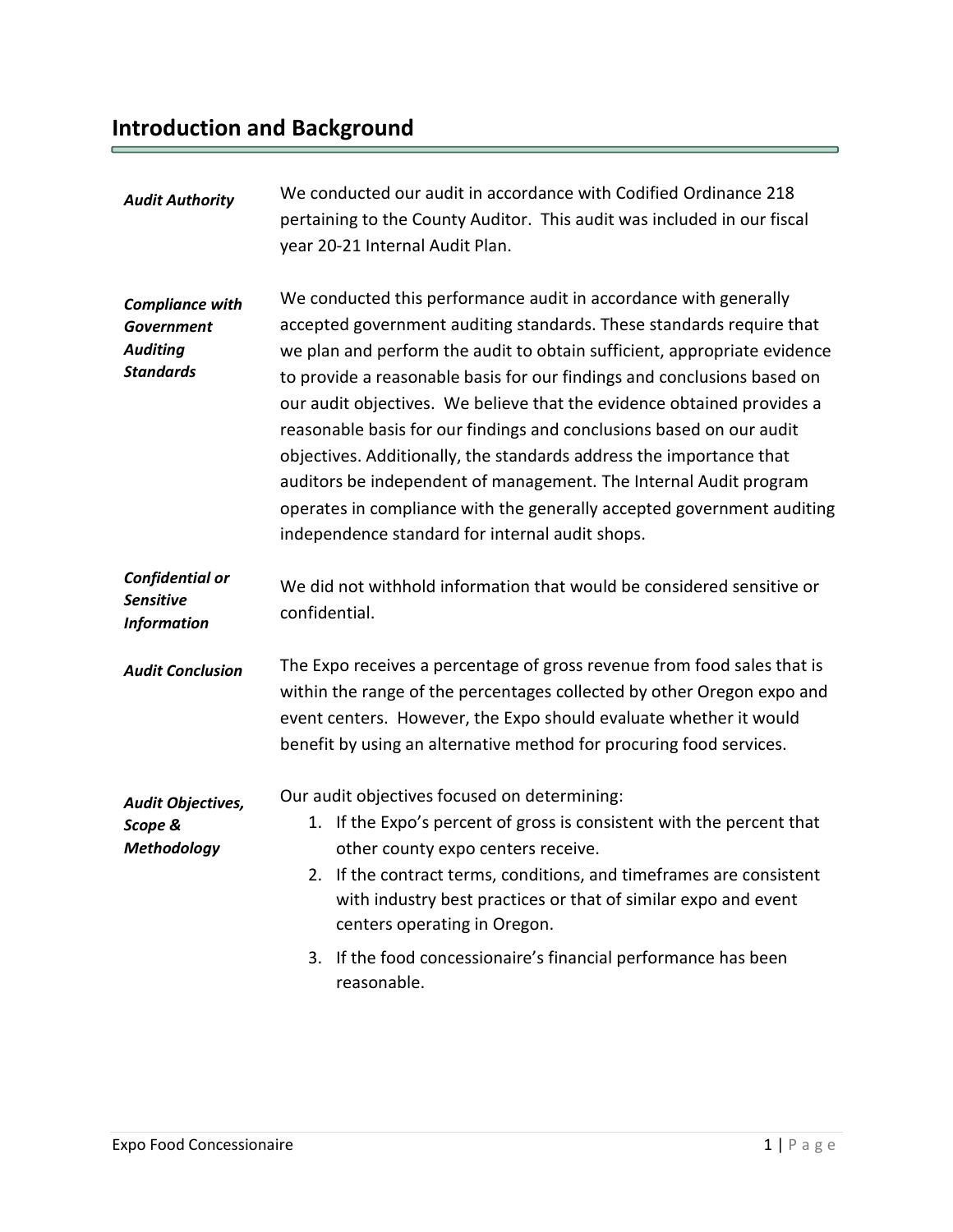Our audit procedures included:

- 1. Meeting with Expo staff to discuss the current concession practices.
- 2. Contacting other Oregon expo centers to inquire about their food concessions practices and revenue sharing agreements.
- 3. Searching for concessionaire best practices for similar event centers.
- 4. Reviewing concession revenue received by the Expo for the past four years.

#### **Chapter 1 – Background Information**

There are three distinct categories of events for which the Expo contracts with a food vendor(s) for catering and/or concession services<sup>1</sup>. They are:

- 1. Expo-Produced Events The Expo produces annual events such as the Wild Rogue Pro Rodeo, Brewfest, and Holiday Market. The Expo contracts with one food vendor to provide food concessions. The vendor remits 20% of gross receipts to the Expo.
- 2. Facility Rental Events The Expo rents its facility for trade shows, dog shows, or similar events that are open to the public. At the renter's request, the Expo will contract with one food vendor to be on site during the event. The food vendor remits 20% of gross receipts to the Expo.
- 3. The County Fair The Expo contracts with multiple vendors for food concessions and the food vendors remit 26% of gross receipts to the Expo. This arrangement is unique to the Fair and is not included within the scope of this audit.

The Expo does not have a formal contract with its food concessionaire nor has it used the RFP process to solicit a concessionaire. The current

 $\overline{a}$ 

<sup>&</sup>lt;sup>1</sup> For definitional purposes, catering generally refers to situations in which the host provides food free of charge to event attendees (e.g., a corporate event) and concessions refers to situations in which food is made available for purchase to attendees for a fee (e.g. a consumer show).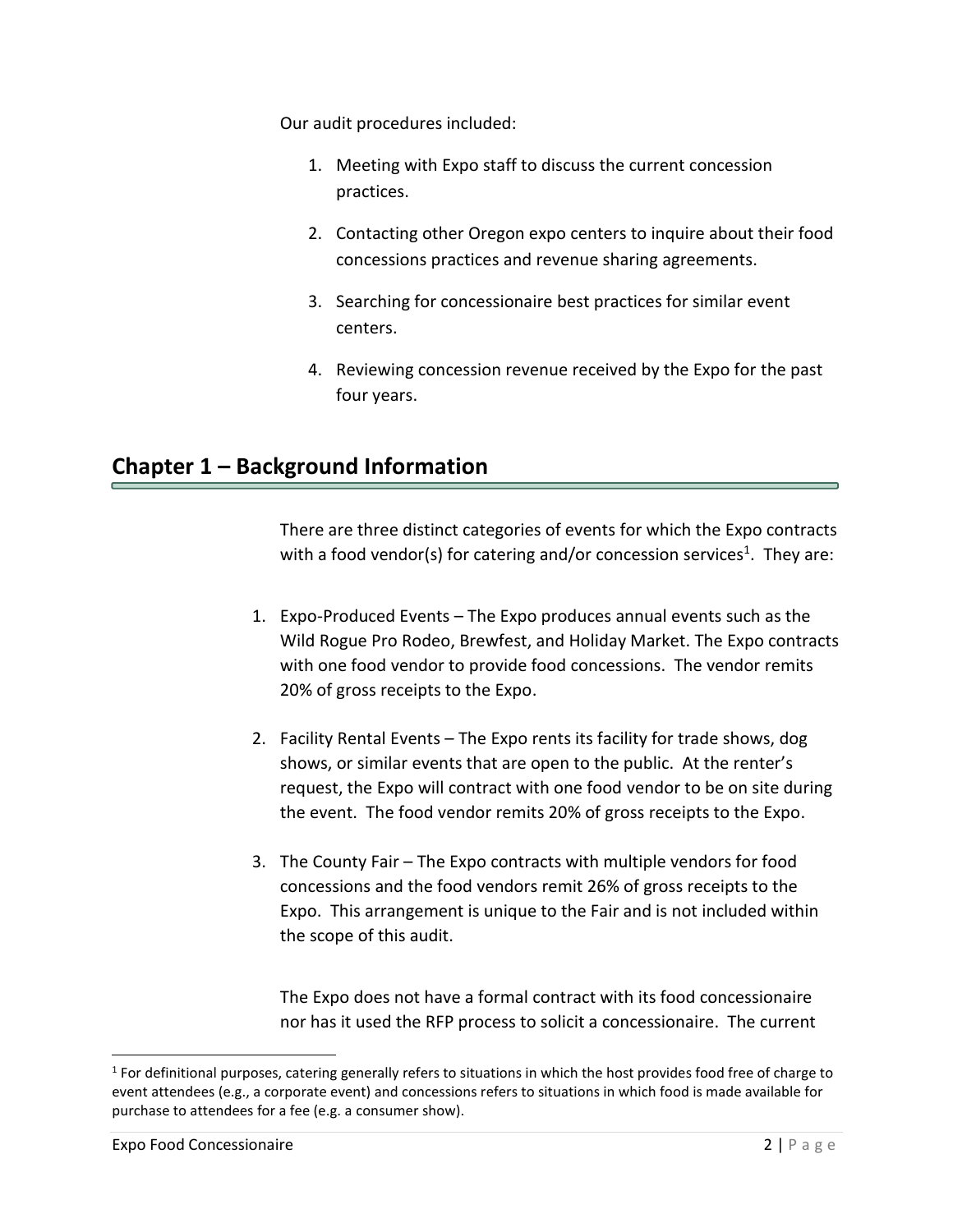Expo Director explained that when she accepted the position of Expo Director, the Expo had an undocumented agreement with a concessionaire. This concessionaire had a longstanding relationship with the Expo as a County Fair food vendor. Due to the unexpected passing of one of the concession owners in 2016, the concession business ceased operations and the Expo was left without a concessionaire for upcoming events. The Expo temporarily began utilizing the services of another Fair food vendor who also had a longstanding relationship with the Expo. Another food vendor with a Fair-related relationship with Expo has been providing services since June 2017.

The Expo and food vendor enter into a separate agreement for each event. The agreement specifies that the food vendor will pay the Expo 20% of gross sales, due within 2 business days after the event. A Certificate of Insurance and Health permits are required as well as a detailed report of all sales.

#### **Chapter 2 – Revenue Sharing**

Revenue sharing arrangements are typical for expo and event centers that don't have internal catering and concession operations. Standard practice is that the food vendor pays the expo or event center a percentage of gross sales.

We found that the 20% of gross revenue that the Jackson County Expo Center collects from its food vendor is within the range collected by the other expo centers in Oregon from which we could obtain comparison data. Most of these organizations had various caveats to their pricing schedule and, also, the varying population sizes makes it hard to do an 'apples to apples' comparison. Here is what we did learn from our review of website and email/phone inquiries of county expo and event centers that are used for other events besides county fairs:

- Clackamas takes between 10% and 20%, depending on the event. For example, for a new event with no attendance or sales history, they only take 10%.
- Klamath doesn't take a percentage but charges for use of the kitchen.
- Lane County Event Center charges 15% if an outside caterer is used instead of the in-house caterer/concessionaire.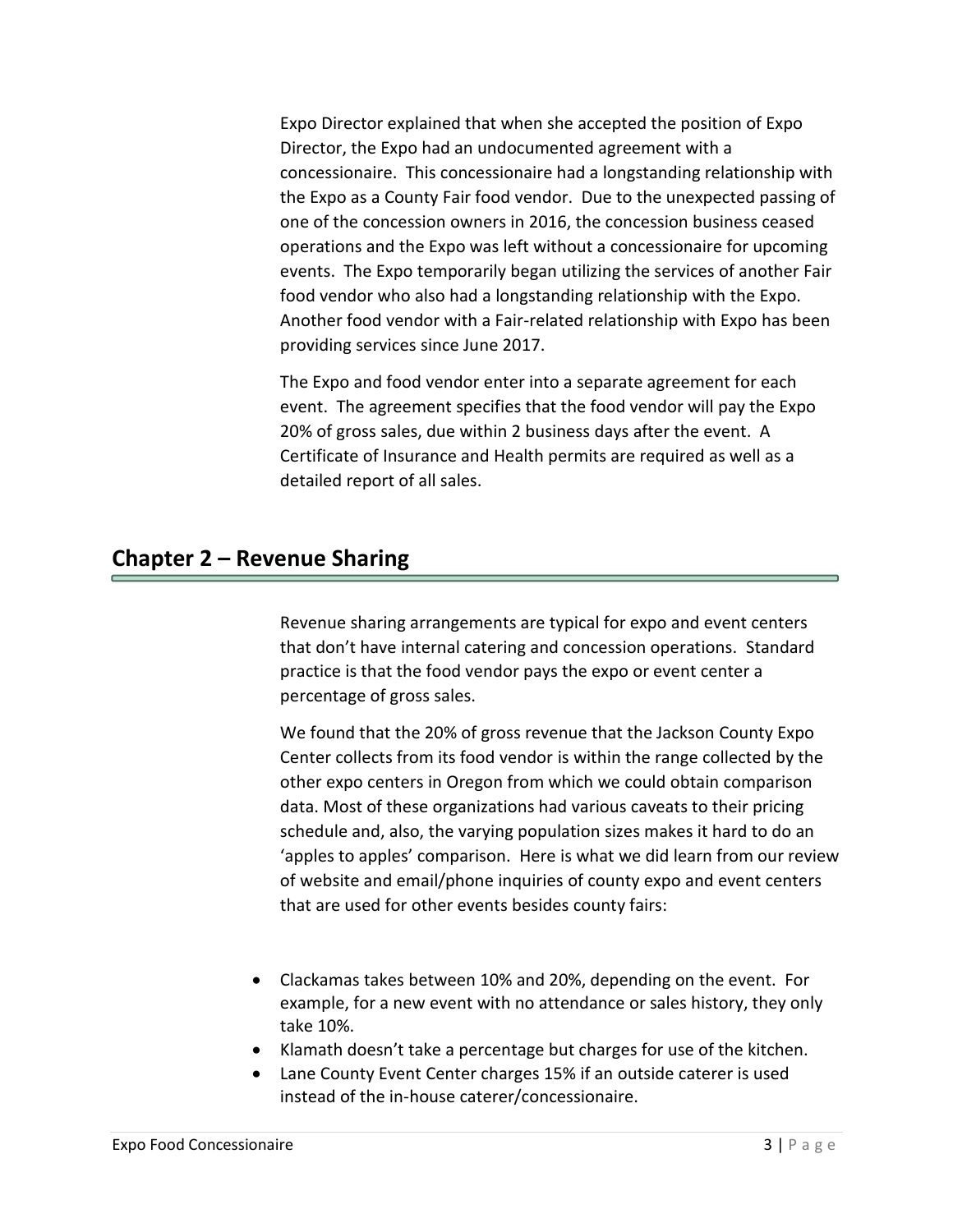- Polk County does not take a percentage if it is a private event such as a wedding. For public events, the percentage will be 10% or 15%, depending on whether the kitchen is used. For County events, Polk has an arrangement with a local non-profit whose volunteers do catering/concession work as a fundraiser for the non-profit.
- Washington County takes between 8% to 15% for catered events and 25% for concessions.
- Linn and Yamhill each have one approved vendor and received 10-15% of the gross revenue.
- Douglas does their own in-house catering and concessions for bigger events, but also has a list of approved vendors that event organizers can choose from. The agreement specifies revenue sharing of 20% if an outside vendor is used.

#### **Chapter 3 – Contractual Arrangement**

We did not identify a set of best practices applicable to small to medium size expo centers for the management of food vendor arrangements. Instead, we found multiple models in use. The models include approved vendor lists, the sole-sourcing of a vendor through the RFP process, and in-house catering/concessions.

Because the Expo receives a percentage of gross sales, it is in the Jackson County Expo's interest to select a model that will generate a high level of concession sales and contribute to customer satisfaction levels.

We recommend that the Expo considers the pros and cons of each method, in addition to its current method, and determine which model best fits the needs of the Expo and its clientele.

The sections below discuss the pros/cons of each model. We have included in the discussion information we obtained from our survey of other Oregon expo and event centers. This information may help the Expo as it considers each option. The number and type of events held, the population size of the area served by the expo/event center, the number of suitable vendors, and risks and benefits of a sole source arrangement are all factors that may have factored into each expo and event center's selection of a model. Therefore, the Expo should consider its unique circumstances when evaluating which model would best serve the Expo.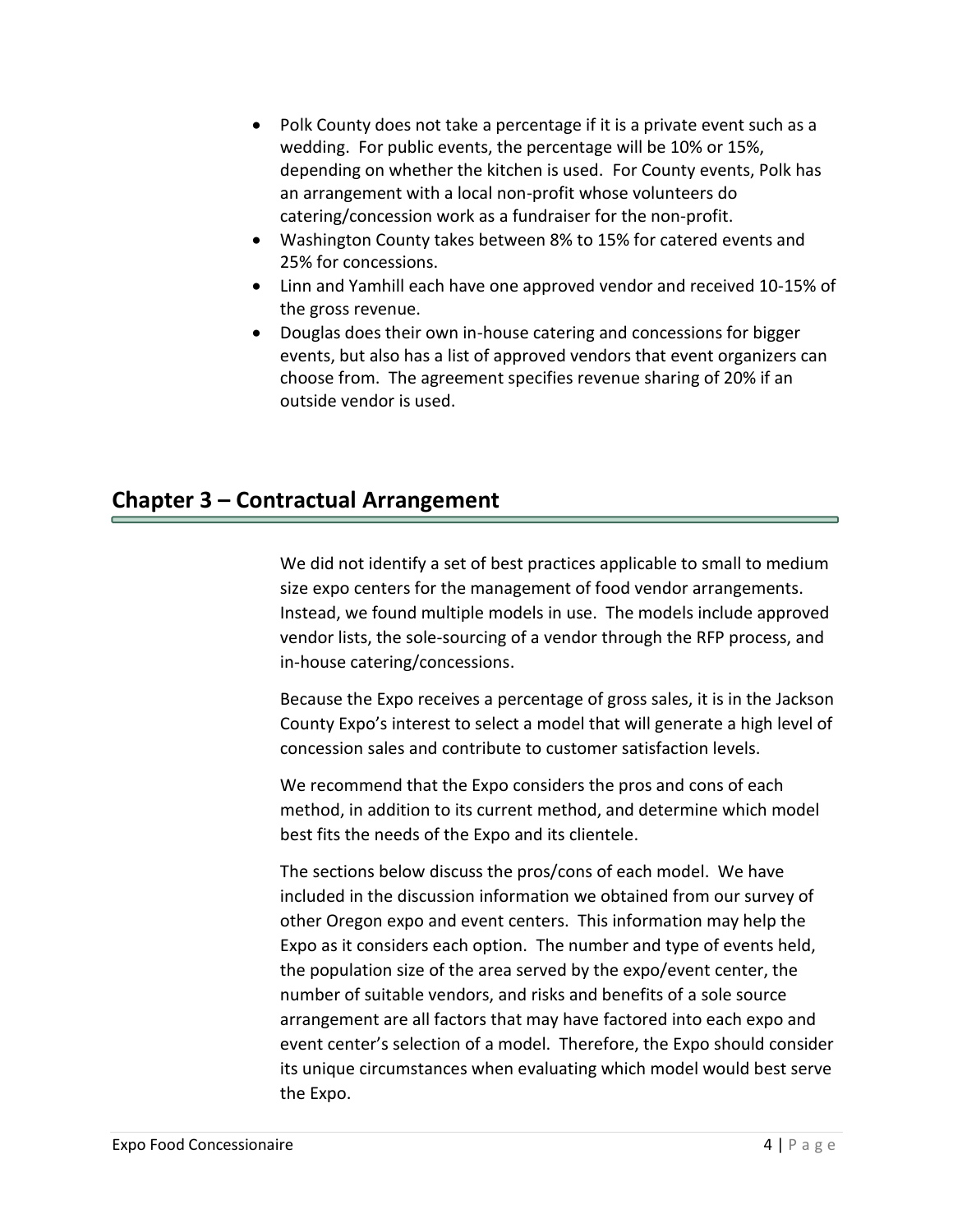#### Use of a formal RFP process

The formal RFP process benefits the purchasing organization by introducing competition into the selection process. For potential vendors, the RFP process ensures a fair chance at selection. However, the process is lengthy and time consuming and, if there are not a sufficient number of bidders, can increase the cost of the procured good or service.

In 2019 Washington County used the RFP process to procure the services of a food and alcohol concessionaire to be a sole source provider for events being held at the newly built Washington County Event Center (WCEC). Given that Washington County has a population of about 600,000 and is part of the Portland Metro area, a formal RFP process appears to be an appropriate selection method. There may or may not be a sufficient number of potential bidders in Jackson County to warrant using this process to select a food vendor.

In conjunction with its RFP, WCEC developed evaluation criteria that appears to have enabled WCEC to maximize its financial return while also controlling for the quality of food. Proposers were scored on 5 criteria. The criteria were weighted and totaled 100 points. The criteria were:

- Total Financial Benefit to WCEC (30 points) Proposers provided the percentage of gross sales that they will submit to WCEC, if selected. The minimum allowable bid was 25%.
- Qualifications, Experience, and Flexibility (25 points) Proposers were required to submit a narrative that described how the bidder's organization is qualified (including resumes of key staff) and discussed their ability to serve different sized events.
- Financial Stability (20 points) Proposers were required to submit a written statement from their accountant or bank that indicated their financial stability.
- Proposed Menus & Pricing Proposers were required to submit price and portion sizes. The RFP documentation also indicated a preference for fresh food over frozen food and frozen food over canned food. Similar requirements such as that raw food be no less the US Grade A, Number #1 or equivalent, that ground beef not exceed a 20% fat content, and that canned products be USDA Choice or Fancy were also listed.
- Benefit to Washington County Citizens (10 points) This consisted of the number of local employments.

The WCEC RFP documentation indicated that top scoring proposers may be selected for interviews and that if oral interviews were determined to be necessary that the written proposal scores would only be considered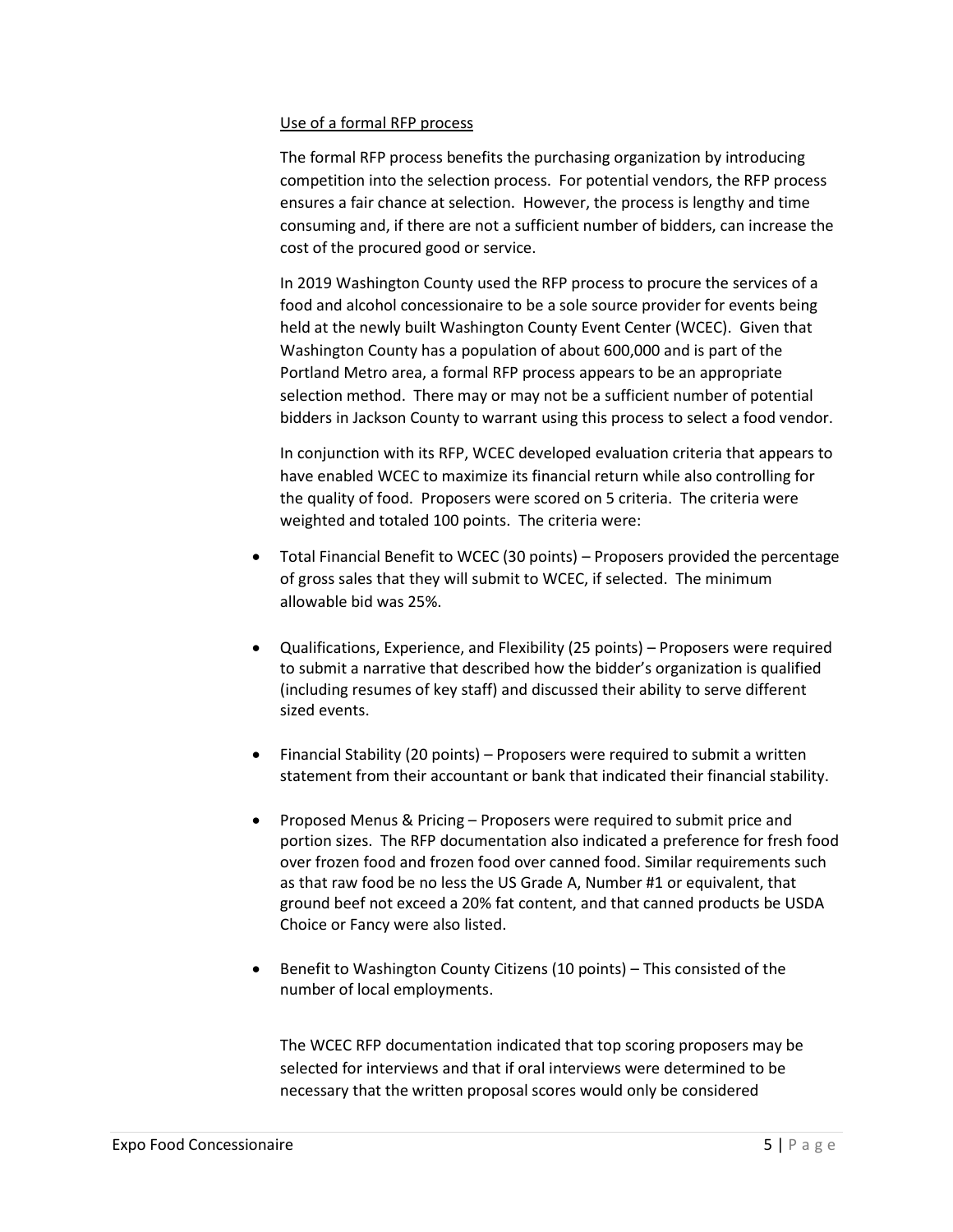preliminary. Final scores would be determined based upon 35 points being added to the interview process and the review and re-evaluation of the written proposals.

#### Approved Vendor Lists

The use of approved vendor lists in conjunction with facility rentals provides the facility a level of control over who uses its kitchen while also providing the renter a level of choice. Theoretically, that level of choice may influence a potential renter's decision whether to rent the facility.

Some of the expo/event centers we surveyed had approved catering/concessionaire vendor lists that could be used by organizations renting the facility. Clackamas County currently has two approved vendors and is in the process of expanding to three. Columbia County's website listed 4 providers on its facility rental page and the Lane Events Center webpage listed 5 caterers.

#### In-house catering/concessions

While this model allows a facility the potential to maximize revenue, it also introduces both costs and risks and can divert management attention away from other matters.

Deschutes County provides in-house catering and concessions.

#### Food Trucks

A discussion of food service options would not be complete without mention of food trucks. Historically, because of limited kitchen space, the Expo was limited to using just one vendor at events. However, using multiple food trucks would enable the Expo to expand the food choices for event attendees, which has the potential of increasing food sales revenue.

#### **Chapter 4 – Financial Performance**

We could not identify any benchmark data that could be used to evaluate the current food vendor's performance. We had hoped to find 'sales per attendee' data that could be used evaluate sales performance.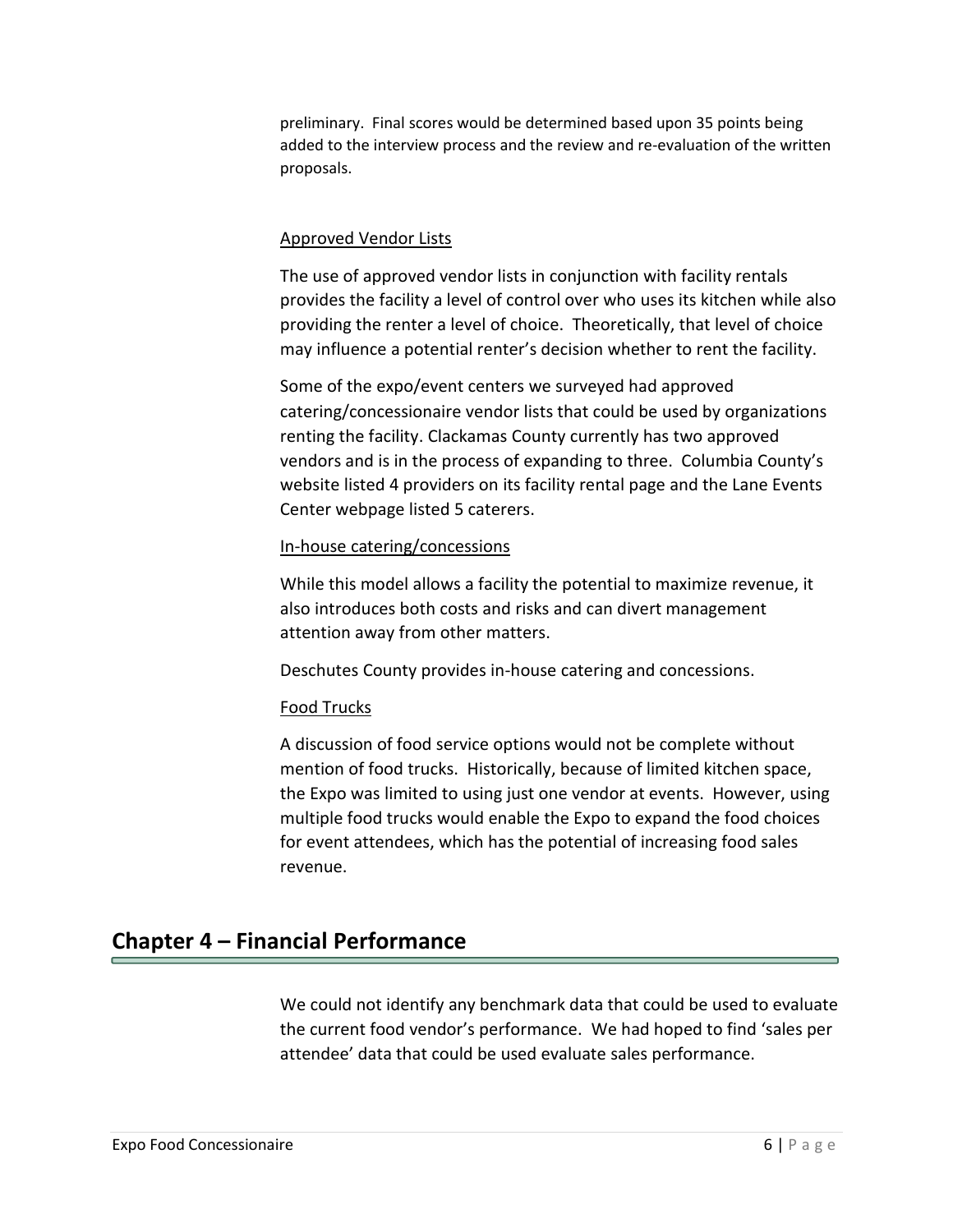As mentioned previously, the current food concessionaire pays the Expo 20% of gross revenue. They paid \$60,771, excluding fair concessions, to the Expo from July 2017 to June 2021. The total revenue by year has been decreasing the last two years, but this is attributed to the fact that there have been fewer events held at the Expo due to Covid-19. Additionally, when public events have been held during the pandemic, the attendance may have been lower than in the years prior to the pandemic.

| <b>Fiscal Year</b> | <b>Food Concessions Revenue</b> |
|--------------------|---------------------------------|
| FY 17-18           | \$22,089                        |
| FY 18-19           | \$31,728                        |
| FY 19-20           | \$6,389                         |
| FY 20-21           | \$565                           |
| Total              | \$60,771                        |

**Food Concessions Revenue by Fiscal Year – Excluding Fair**

Source: E1 Financial System

The table below shows Expo food concessions revenue for the last four fiscal years by major event. This table is included just to give some context to discussion regarding food sales revenue by event type. Smaller events, or events that are not held on a recurring basis, are lumped under Facility Rental.

| JUIY ZUI7 to JUNE ZUZI DY EVENT – EXCIUDIN |          |  |
|--------------------------------------------|----------|--|
| <b>Event</b>                               | Amount   |  |
| Best of the West                           | \$1,393  |  |
| <b>Boomfest</b>                            | \$933    |  |
| <b>Christmas Showcase</b>                  | \$495    |  |
| Concerts                                   | \$4,742  |  |
| <b>Facility Rental</b>                     | \$40,238 |  |
| <b>Holiday Market</b>                      | \$3,615  |  |
| <b>Homebuilder Show</b>                    | \$1,320  |  |
| Rodeo                                      | \$6,635  |  |
| SO Kennel                                  | \$260    |  |
| Sportsman Show                             | \$1,140  |  |
| Total                                      | \$60,771 |  |

#### **Food Concessions Revenue July 2017 to June 2021 by Event – Excluding Fair**

Source: E1 Financial System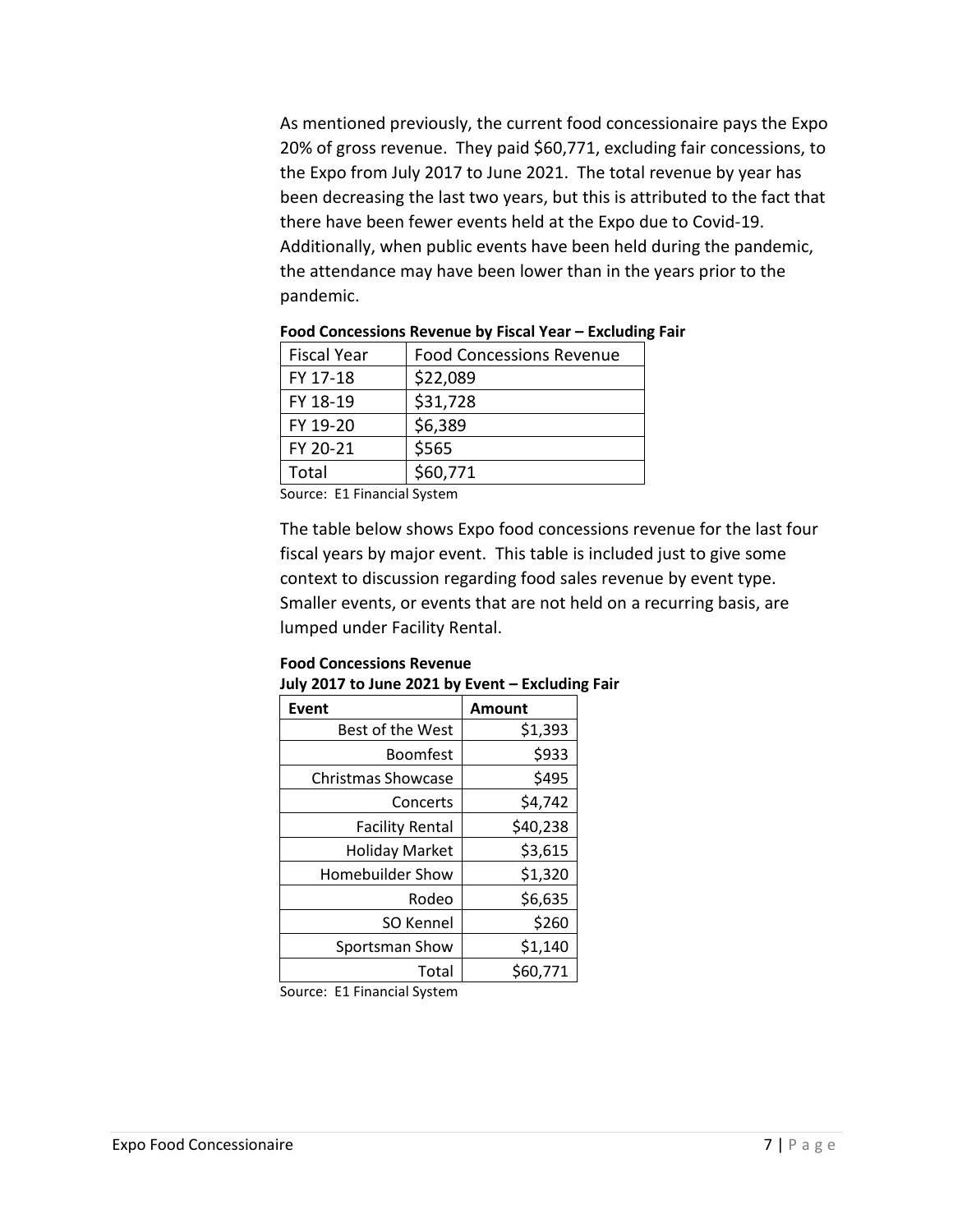The current food vendor procurement process appears to have evolved organically, or the initial reason for which the existing process was selected is either unknown or potentially outdated. Therefore, we recommend that Expo explore the various options and make a deliberate decision as to which method should be used going forward.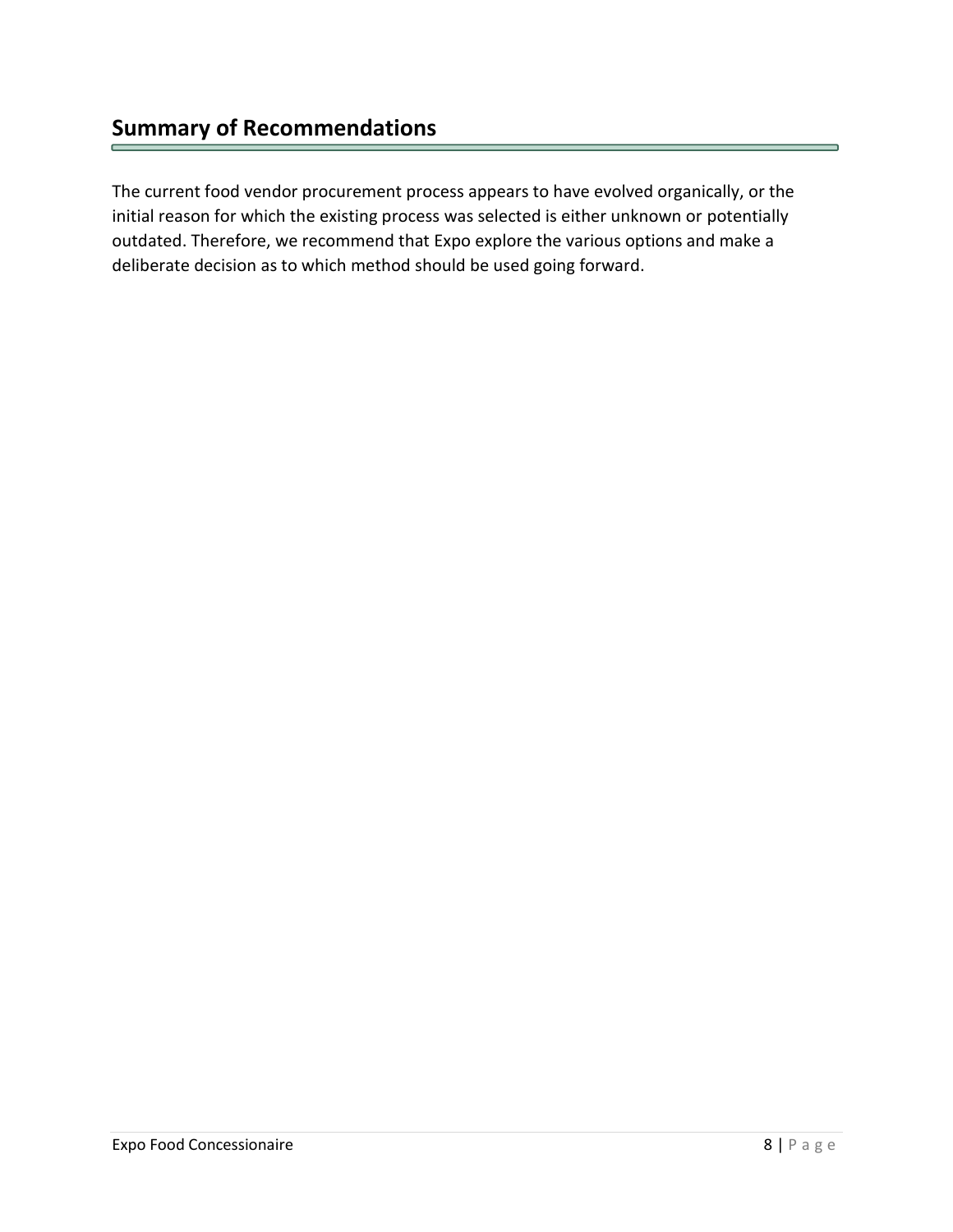#### **Management Response**



2/23/2022

To: Eric Spivak; Internal Audit Program From: Helen Baker; Director, Jackson County Fairgrounds and Exposition Park Subject: Management Response, Expo Concessionaire Review Date: February 23, 2022

I would like to thank Eric Spivak, Tanya Baize and Nicole Rollins of the Internal Audit program for not only the review that was completed on the Expo Food Concessionaire review, but the manner in which the work was done. The thorough review of our current situation and the research from our fair industry is both insightful and thought provoking. The recommendations made within this report are reasonable and helpful. It is imperative that the Jackson County Fairgrounds and Expo Park have complete, concise and competitive contracts that are easily understood and transparent for all Southern Oregon residents we serve. It was a pleasure working with you both and we look forward to putting these recommendations into action in the reasonable future.

541-774-8270 fax 541-776-7270 PO Box 3635 1 Peninger Road Central Point, Oregon 97502 www.AtTheExpo.com